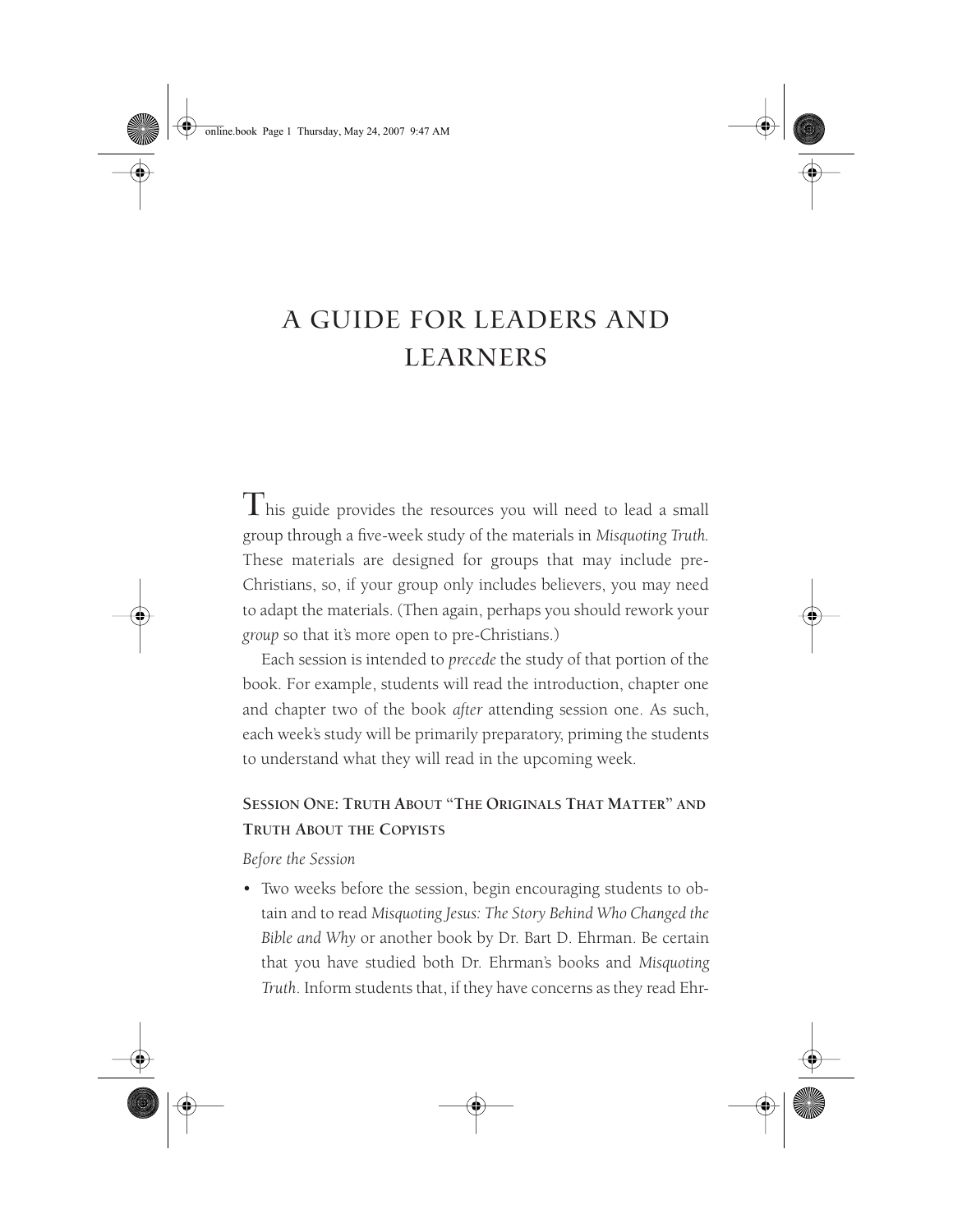online.book Page 2 Thursday, May 24, 2007 9:47 AM



#### 2 *Misquoting Truth*

man's book, they should feel free discuss those concerns with you.

- Encourage potential students to keep a journal as they read Ehrman's book, writing questions that come to mind.
- Before the session, gather a piece of paper and a pen for each student. Select a biblical text for the learning exercise that's described in the introduction to part one of *Misquoting Truth.* You will also need a large piece of paper, a marker and an easel.
- Prayerfully review the introduction, chapter one, chapter two and the "Concluding Reflections" of *Misquoting Truth.* Also, check the *Misquoting Truth* link at http://www.timothypauljones.com for additional learning resources.
- Ask God to work in such a way that he sets the agenda for your gathering.

- Read some of the quotations from Ehrman that are found in the introduction of *Misquoting Truth.* (The primary sources for these quotations are pages 7, 10-11 of the hardcover edition of Ehrman's *Misquoting Jesus.*)
- Ask students, "As you read Ehrman's book*,* how did you feel?"
- After several persons have responded, focus on this thought: "What specific questions came to your minds as you read Ehrman's book?" Write the questions on the large piece of paper so that everyone can see them.
- Don't try to answer the questions; simply affirm the importance of each question. Let the students know that you will keep their questions visible and mark them off as they are answered in upcoming weeks. Discuss with the students, "Why are these questions important?"

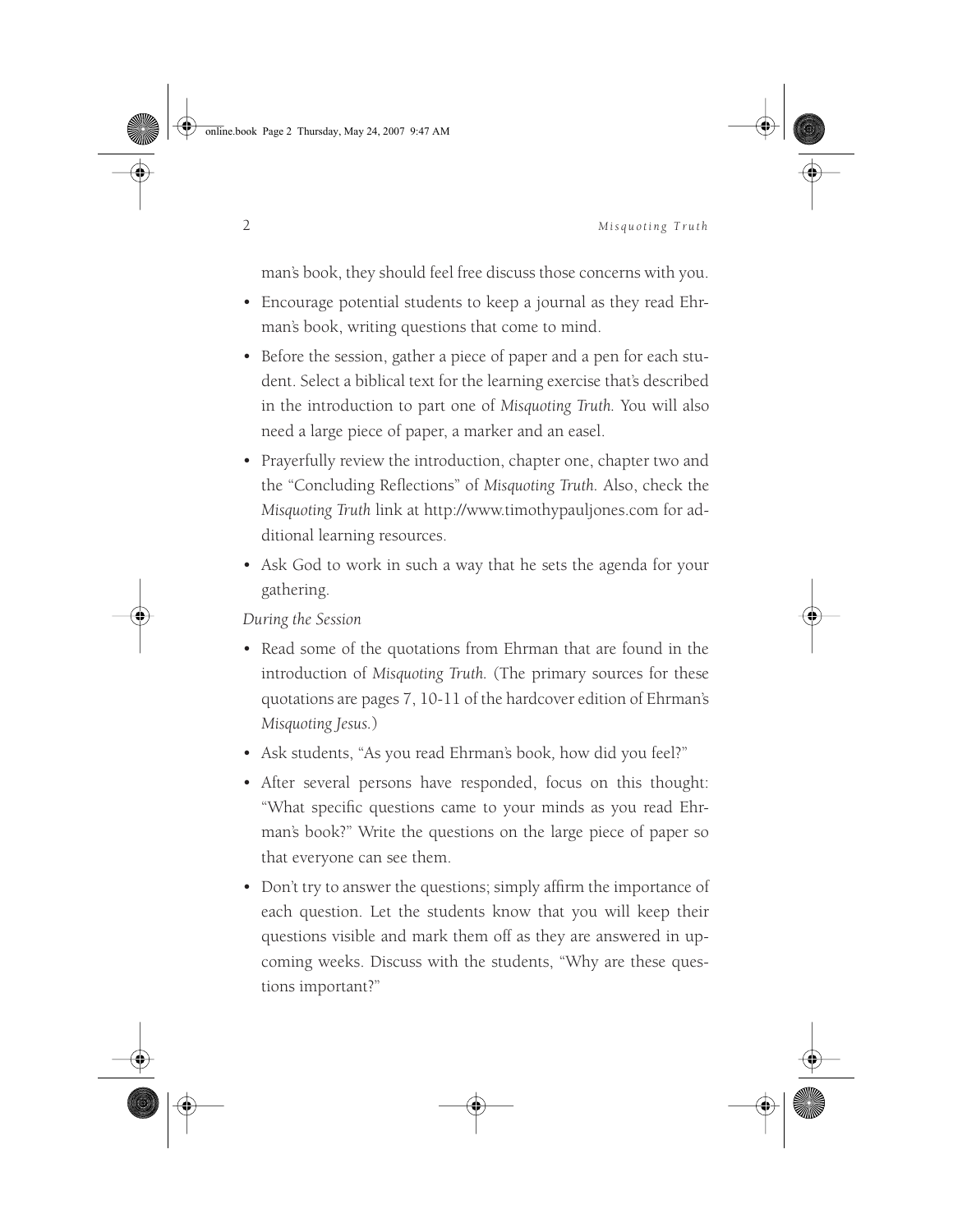online.book Page 3 Thursday, May 24, 2007 9:47 AM

#### *A Guide for Leaders and Learners* 3

• Have students compare two parallel texts in the Gospels that are not quite identical (for example, Mark 4:35–5:43 and Matthew 8:23–9:26). Ask students to list every difference—even minuscule ones—between the texts. Discuss the questions "Why aren't the texts identical? Should they be identical?" As you discuss the differences, work toward these thoughts that are found in chapter one of *Misquoting Truth*:

The inspired truth of Scripture does not depend on word-forword agreement between every biblical manuscript or between every parallel account of the same event. Though they may have been imperfectly copied at times and though different writers may have described the same events in different ways, the biblical texts that are available to us still provide sufficient testimony for us to understand God's inspired truth.

- Distribute the paper and pens to the students, reading your selected text as suggested in the introduction of part one. Don't tell students the details of what you're doing, but assure them that it is part of a learning activity that will continue in a couple of weeks. Afterward, gather the students' papers.
- Before dismissing the group, strongly urge students to read the introduction, chapter one and chapter two of *Misquoting Truth* before the next session.

## **SESSION TWO: TRUTH ABOUT "SIGNIFICANT CHANGES" AND TRUTH ABOUT** *MISQUOTING JESUS*

#### *Before the Session*

• Fill a box with sand, mercilessly rip and destroy portions from the students' papers, then bury them in the sand. Handwrite a completely different text—perhaps the selection from *Gospel of Peter*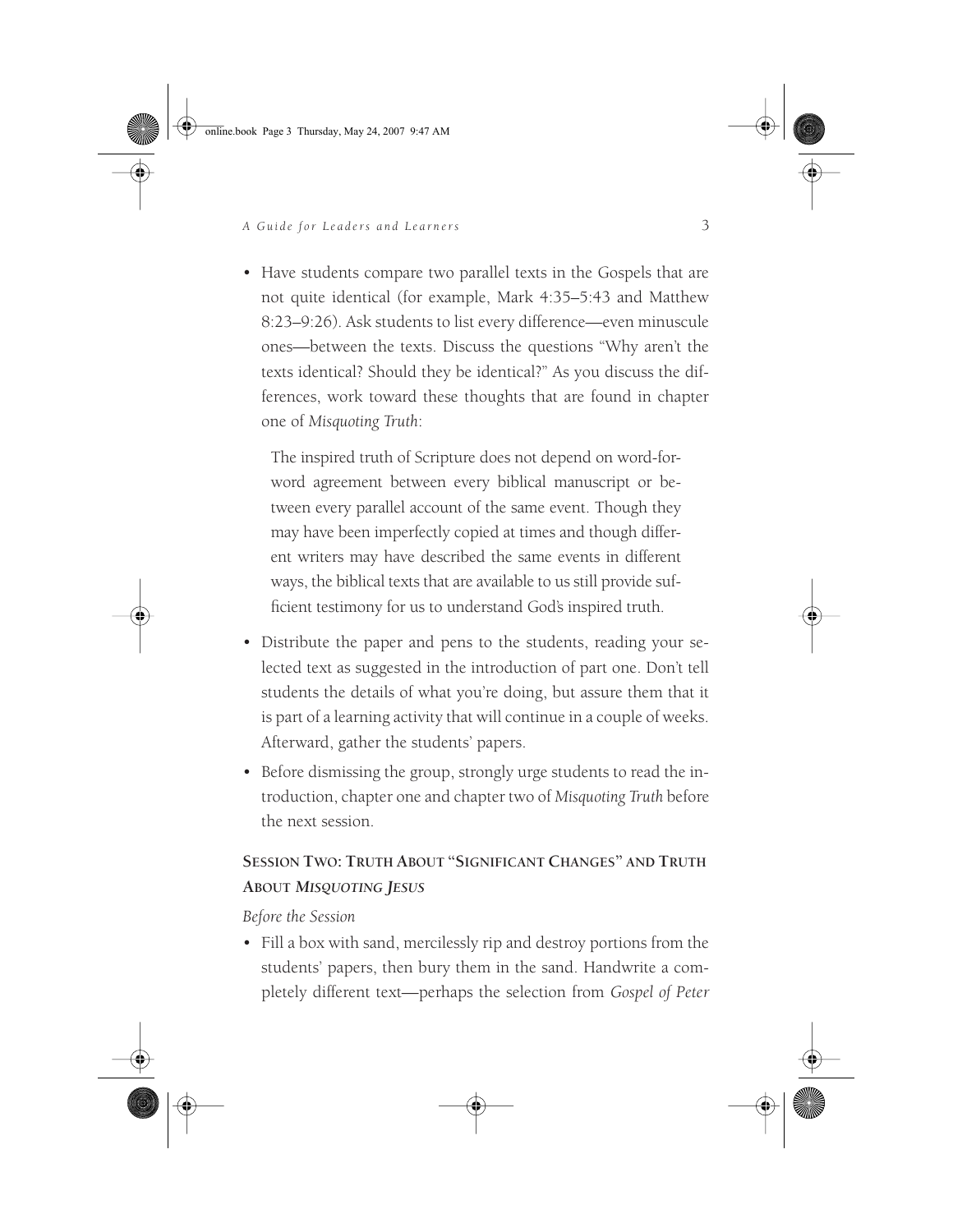online.book Page 4 Thursday, May 24, 2007 9:47 AM



#### 4 *Misquoting Truth*

that's quoted in chapter eight of *Misquoting Truth*—on a different piece of paper. After ripping portions from this text, mix the remaining scraps in the sand with the students' papers.

- Study chapters three and four of *Misquoting Truth*. Carefully read the text box that explains the Western, Byzantine and Alexandrian textual families.
- Check the *Misquoting Truth* link at http://www.timothypaul jones.com for additional learning resources.
- Set up the easel and paper that has the questions from the first session.
- Ask God to work in such a way that his Spirit—not you and not this guide—sets the agenda for your gathering.

- Briefly review the introduction, chapter one and chapter two with the students. Focus your review on answering these questions: (1) What is textual criticism? (2) Approximately what percentage of the manuscript differences is even noticeable after translation? (3) How do textual critics determine which variation of a text was probably the original reading? (4) How did *codices* differ from *scrolls?* (5) How did the earliest Christians preserve copies of their sacred writings?
- On the large paper, discuss and mark through each question that has now been answered.
- Work with students to help them learn about the textual notations in most Bibles. If possible, obtain copies of several translations, including the New King James Version, the New American Standard Bible, and the New International Version or the New Revised Standard Version. Most NKJV editions allow readers to see the differ-

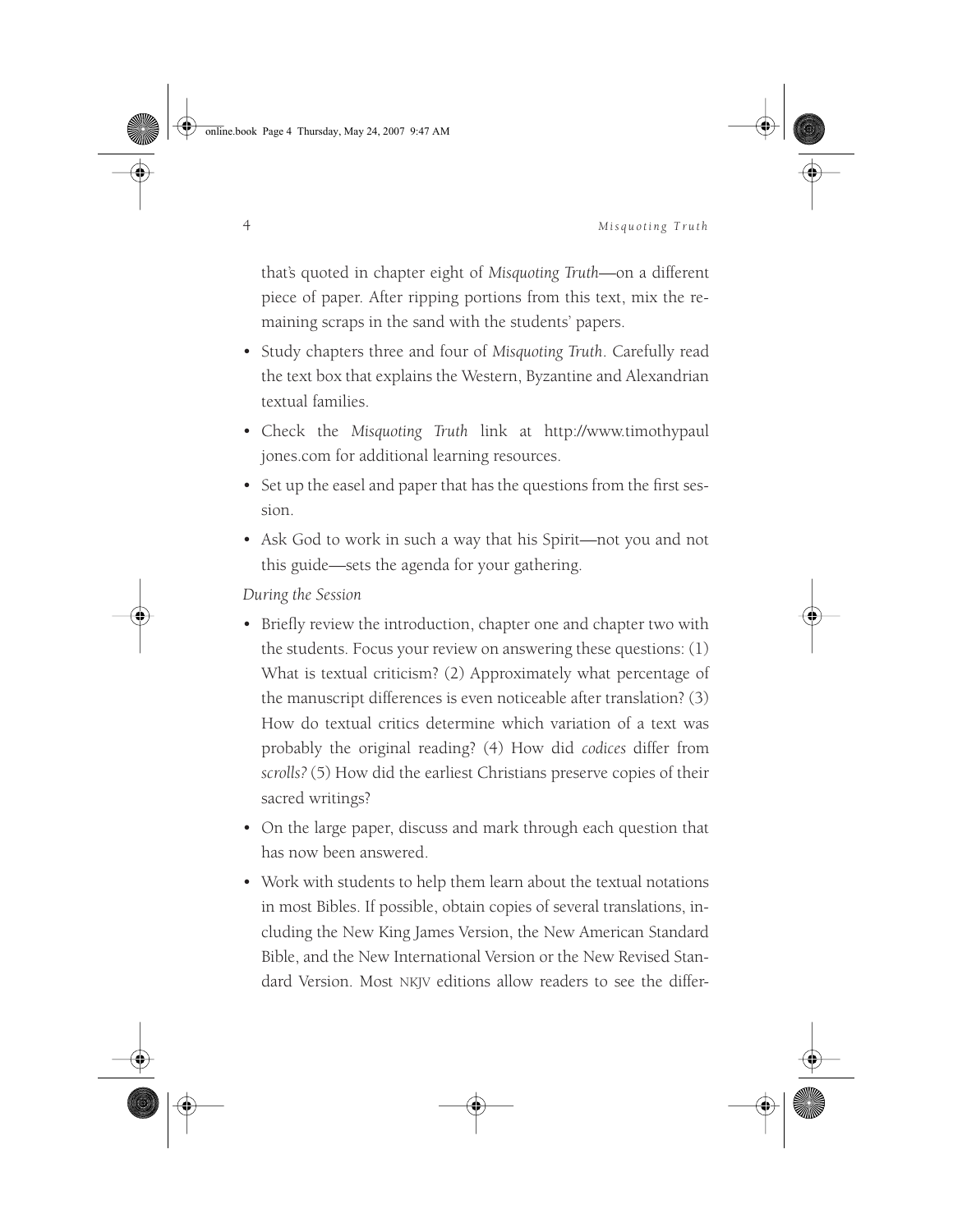online.book Page 5 Thursday, May 24, 2007 9:47 AM



#### *A Guide for Leaders and Learners* 5

ences between different textual families. The Byzantine textual family is referred to as *M,* for Majority Text. Readings from the Nestle-Aland and United Bible Societies' Greek New Testaments—which rely primarily on the Alexandrian textual family—are marked *NU,* for Nestle-Aland and UBS. Help students see how each translation deals with passages such as Matthew 24:36; Mark 1:41; Luke 22:19-20, 43-44; 23:34; Acts 17:4; 18:26; 1 John 5:7-8.

- As you look at each passage, use information from chapters three and four to emphasize repeatedly that *none* of these textual differences changes or challenges any essential belief about Jesus.
- It is possible that someone may be involved in your group who is convinced that the King James Version or the *Textus Receptus* represents the only authoritative Word of God. If so, continually guide the discussion toward the overwhelming *agreement* between the manuscript families; more than 99 percent agreement exists among the manuscripts in places that affect one's translation of the texts. The following books might also prove helpful: D. A. Carson, *The King James Version Debate* (Grand Rapids: Baker, 1978); Roy E. Beacham, ed., *One Bible Only?* (Grand Rapids: Kregel, 2001); J. R. White, *The King James Only Controversy* (Grand Rapids: Bethany House, 1995).
- Before dismissing the group, strongly urge students to read chapters three and four of *Misquoting Truth* before the next session.

## **SESSION THREE: TRUTH ABOUT ORAL TRADITIONS AND TRUTH ABOUT THE AUTHORS OF THE GOSPELS**

*Before the Session*

• Be certain to take your box of sand and papers to the group's gathering.

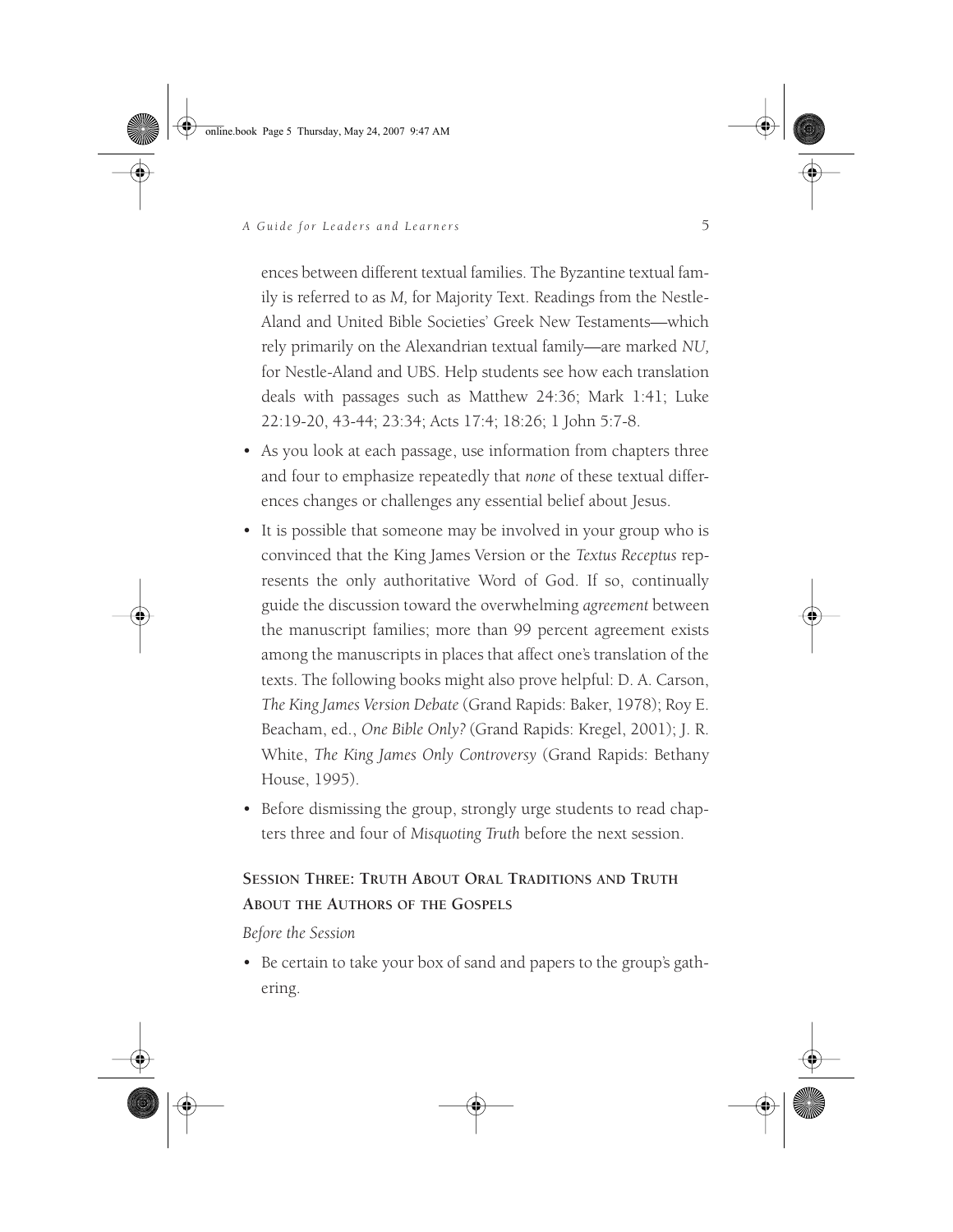online.book Page 6 Thursday, May 24, 2007 9:47 AM

6 *Misquoting Truth*

- Study chapters five and six of *Misquoting Truth*.
- Check the *Misquoting Truth* link at http://www.timothypaul jones.com for additional learning resources.
- Gather an easel, a marker and the large piece of paper from the first session.
- Ask God to work in such a way that he sets the agenda for your gathering.

- Briefly review chapters three and four with the students. Focus your review on answering these questions: (1) How often are textual critics able to reconstruct the original form of a New Testament manuscript? (2) How many textual variations in the New Testament have forced Christians to change an essential belief about Jesus or to rethink the historical integrity of the New Testament? (3) What were some of the motives for the intentional changes in the New Testament documents? (4) The cover copy of Bart Ehrman's book *Misquoting Jesus* makes this claim: "Ehrman makes the provocative case that many of our cherished biblical stories and widely held beliefs concerning the divinity of Jesus, the Trinity, and the divine origins of the Bible itself stem from both intentional and accidental alterations by scribes." Are these words completely true? If not, where do they go wrong? (5) What are the three primary textual families?
- On the large piece of paper, discuss and mark through each question that has now been answered.
- Tell the students that a previously unknown cache of biblical manuscripts has been discovered. Bring out the sand-filled box and have students reconstruct the text that they copied two weeks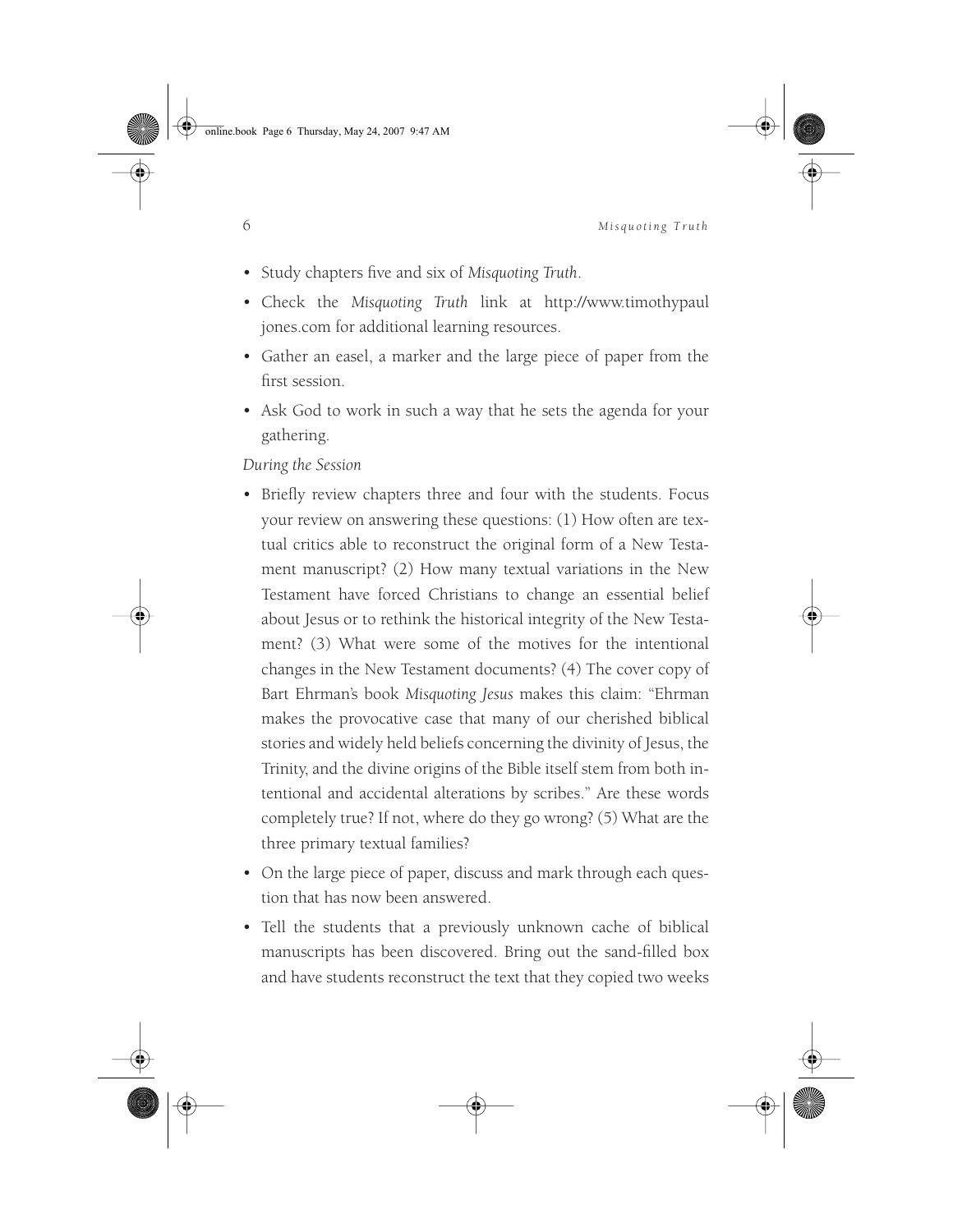online.book Page 7 Thursday, May 24, 2007 9:47 AM



### *A Guide for Leaders and Learners* 7

ago. (Be certain that no one looks at her or his Bible!) After they have reconstructed the text, read the original text as well as the students' reconstruction, and estimate what percentage of words perfectly reflect the original text. Emphasize, in light of this exercise, how amazing it is that the New Testament has come to us with such strong agreement among the ancient manuscripts.

- Explain the concept of oral tradition. Look carefully at 1 Corinthians 15:3-7. Help the students to see the reasons why scholars believe this was an early oral tradition that circulated in Aramaic.
- Focus the students' attention on the fact that the resurrection of Jesus Christ—not the accuracy of textual copies—is the crucial event on which Christian faith stands or falls.
- Before dismissing the group, strongly urge students to read chapters five and six of *Misquoting Truth* before the next session.

### **SESSION FOUR: TRUTH ABOUT THE EYEWITNESSES AND TRUTH ABOUT HOW THE BOOKS WERE CHOSEN**

#### *Before the Session*

- Study chapters seven and eight in *Misquoting Truth*.
- Check the *Misquoting Truth* link at http://www.timothypaul jones.com for additional learning resources.
- Gather an easel, a marker and the large piece of paper from the first session.
- Ask God to work in such a way that he sets the agenda for your gathering.

#### *During the Session*

• Briefly review chapters five and six with the students. Focus your review on answering these questions: (1) How did oral traditions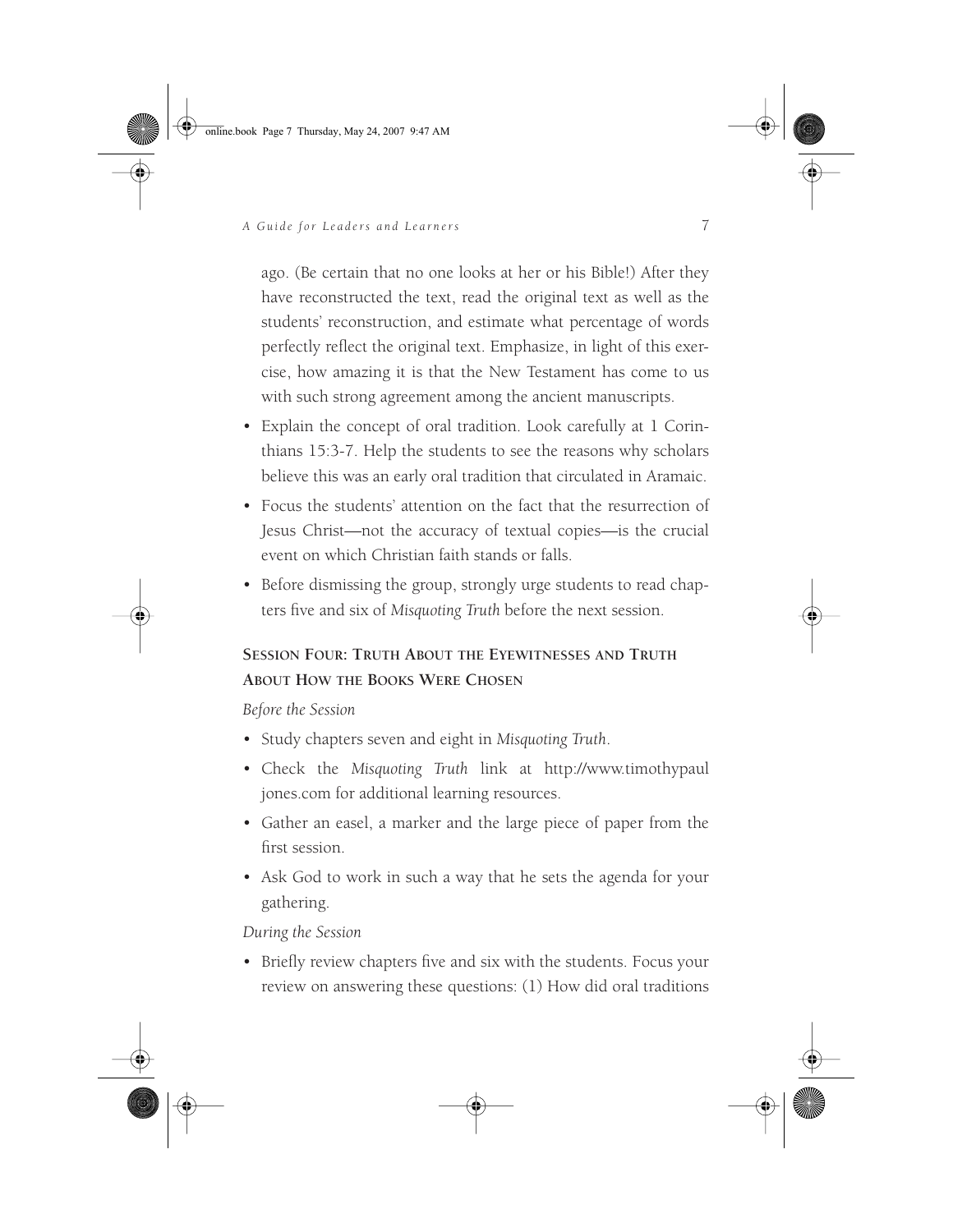online.book Page 8 Thursday, May 24, 2007 9:47 AM



#### 8 *Misquoting Truth*

function in the ancient world? (2) Why is 1 Corinthians 15:3-7 so significant? (3) Why is it probable that the names Matthew, Mark, Luke and John were associated with the New Testament Gospels soon after the books were written?

- On the large piece of paper, discuss and mark through each question that has now been answered.
- Basing your teaching on the first portion of chapter seven, work with the students to help them to see that *no* historical event can be proven beyond any doubt. What evidence from the past can create is the *probability* that certain events occurred.
- Discuss the importance of the claim that the New Testament represents eyewitness testimony.
- Ask your students how they think the New Testament books were chosen. Guide them toward understanding that one standard for the selection of New Testament writings was *eyewitness testimony*.
- Before dismissing the group, strongly urge students to read chapter seven, chapter eight and the "Concluding Reflections" in *Misquoting Truth* before the next session.

#### **SESSION FIVE: CONCLUDING REFLECTIONS**

*Before the Session*

- Study the "Concluding Reflections" in *Misquoting Truth*.
- Check the *Misquoting Truth* link at http://www.timothypaul jones.com for additional learning resources.
- Gather an easel, a marker and the large piece of paper from the first session.
- Prepare to discuss the questions that *haven't* been marked off.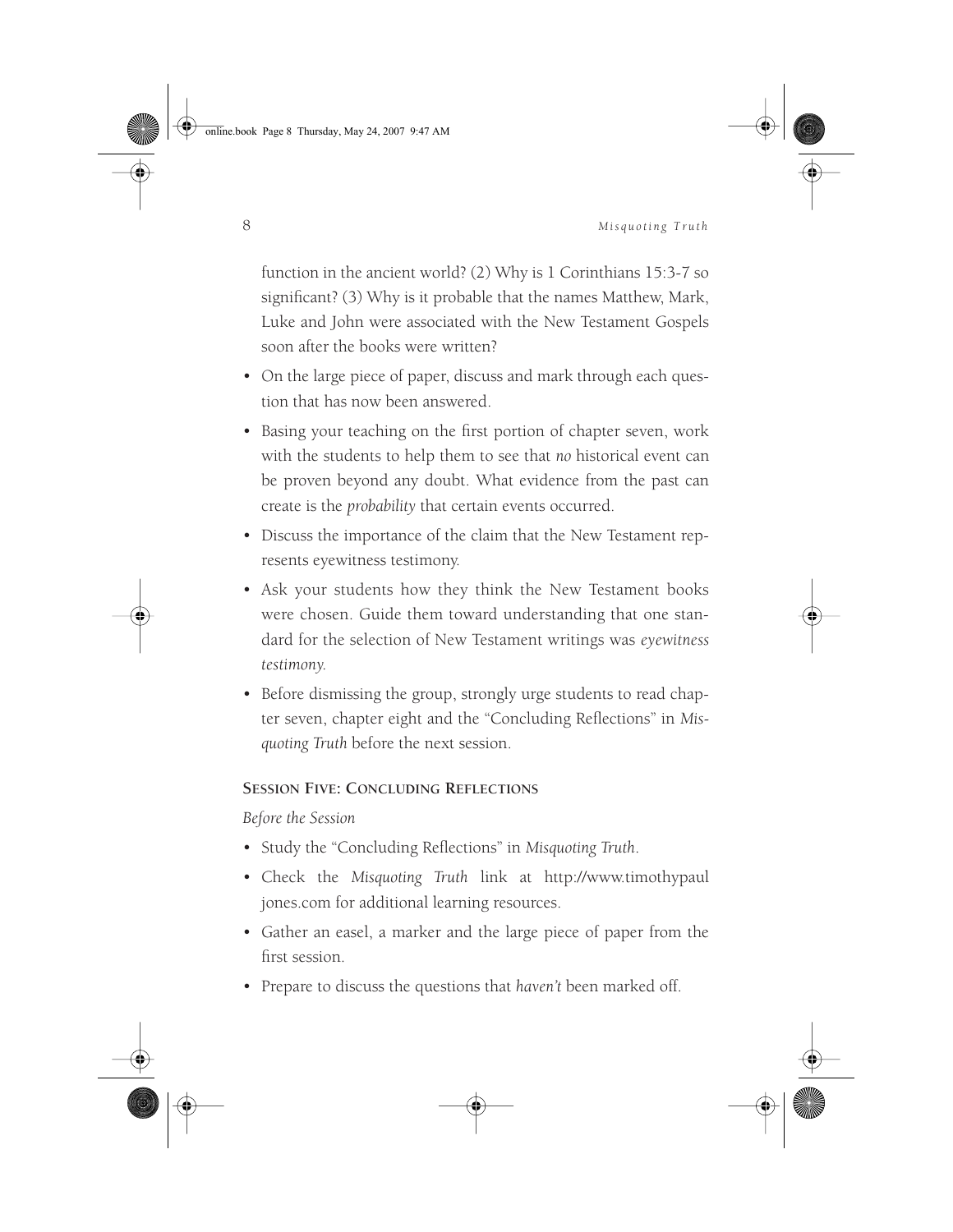online.book Page 9 Thursday, May 24, 2007 9:47 AM

#### *A Guide for Leaders and Learners* 9

• Ask God to work in such a way that he sets the agenda for your gathering.

- Briefly review chapters seven and eight with the students. Focus your review on answering these questions: (1) Why was eyewitness testimony so important to the earliest Christians? (2) Were the first followers of Jesus illiterate? (3) If the first followers of Jesus *were* illiterate, does this mean that they could *not* have been the sources of the New Testament Gospels? (4) How did early Christians decide which writings were authoritative? (5) Which books of the New Testament were never disputed?
- On the large paper, discuss and mark through each question that has now been answered.
- Discuss the questions that *haven't* been marked off.
- Basing your discussion on the "Concluding Reflections" in *Misquoting Truth,* discuss what it means to say that the New Testament is true, the Word of God, without error and historically accurate.
- Turn the discussion toward Jesus. Point out that if Jesus *was* raised from the dead, his resurrection calls for some sort of response.

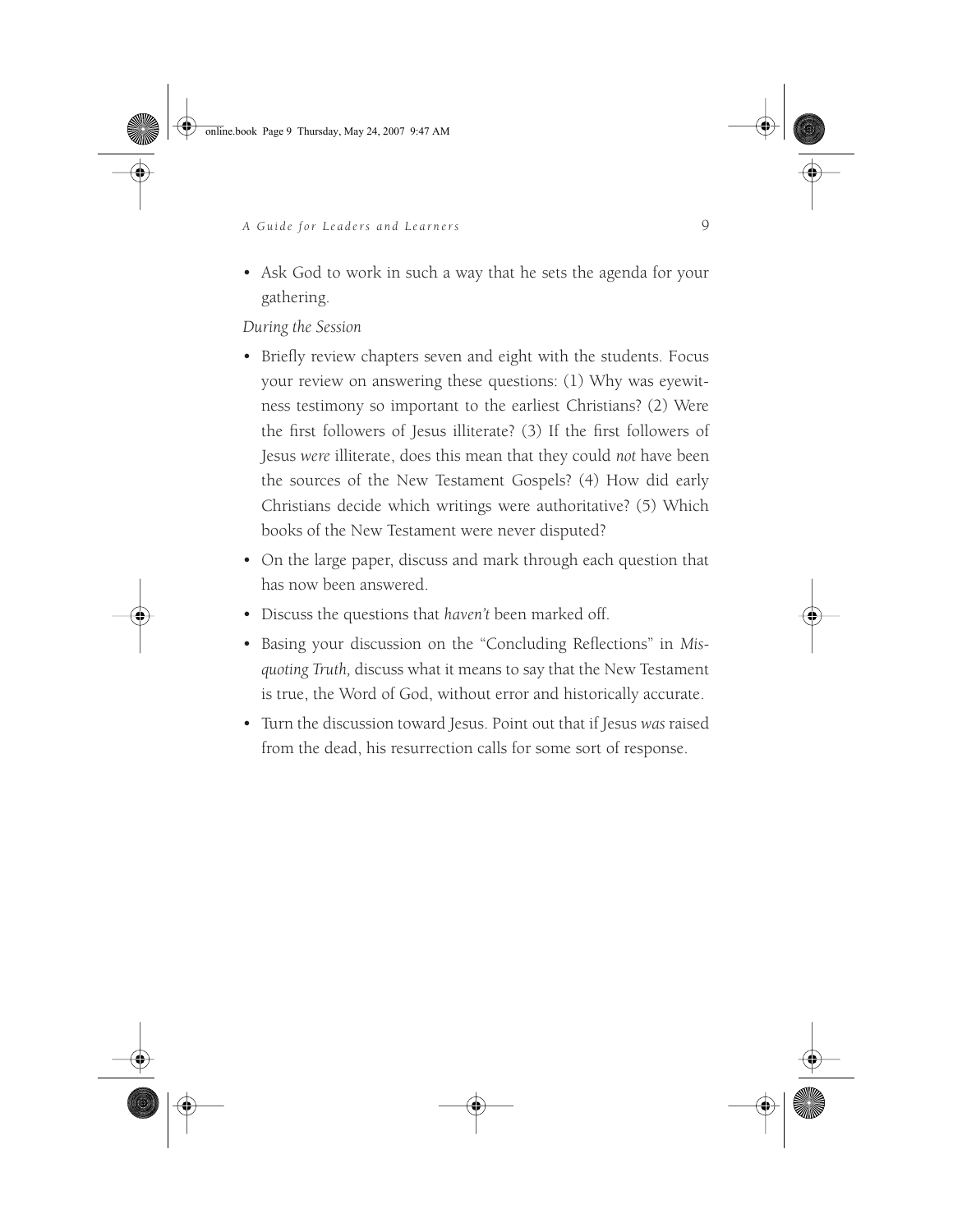♦ online.book Page 10 Thursday, May 24, 2007 9:47 AM

⊕

# THE DEVELOPMENT OF THE NEW TESTAMENT CANON

*Which Books Were Considered, Which Books Were Rejected—and Why*

|                                             | <b>NEW TESTAMENT</b><br><b>CANONICAL WRITINGS</b>                                                                                                                                                                                                                | <b>NONCANONICAL</b><br><b>WRITINGS</b> |
|---------------------------------------------|------------------------------------------------------------------------------------------------------------------------------------------------------------------------------------------------------------------------------------------------------------------|----------------------------------------|
| Matthew                                     | One of the first followers of<br>Jesus, Matthew was an eye-<br>witness of the life and minis-<br>try of Jesus Christ.                                                                                                                                            |                                        |
| Mark                                        | John Mark served as the<br>apostle Peter's translator; as<br>such, the words in Mark's<br>Gospel reflect the eyewitness<br>testimony of Peter.                                                                                                                   |                                        |
| Luke and Acs                                | Luke was an associate of Paul.<br>an apostle specially commis-<br>sioned by Jesus Christ (Co-<br>lossians 4:14; 2 Timothy<br>4:11; Philemon 1:24).                                                                                                               |                                        |
| John, 1 John, 2 John,<br>3 John, Revelation | One of the first followers of<br>Jesus, John was an eyewitness<br>of the life and ministry of<br>Jesus Christ. It is possible<br>that "John the elder" was a<br>disciple of John the apostle<br>and that 2 John, 3 John and<br>Revelation were penned by<br>him. |                                        |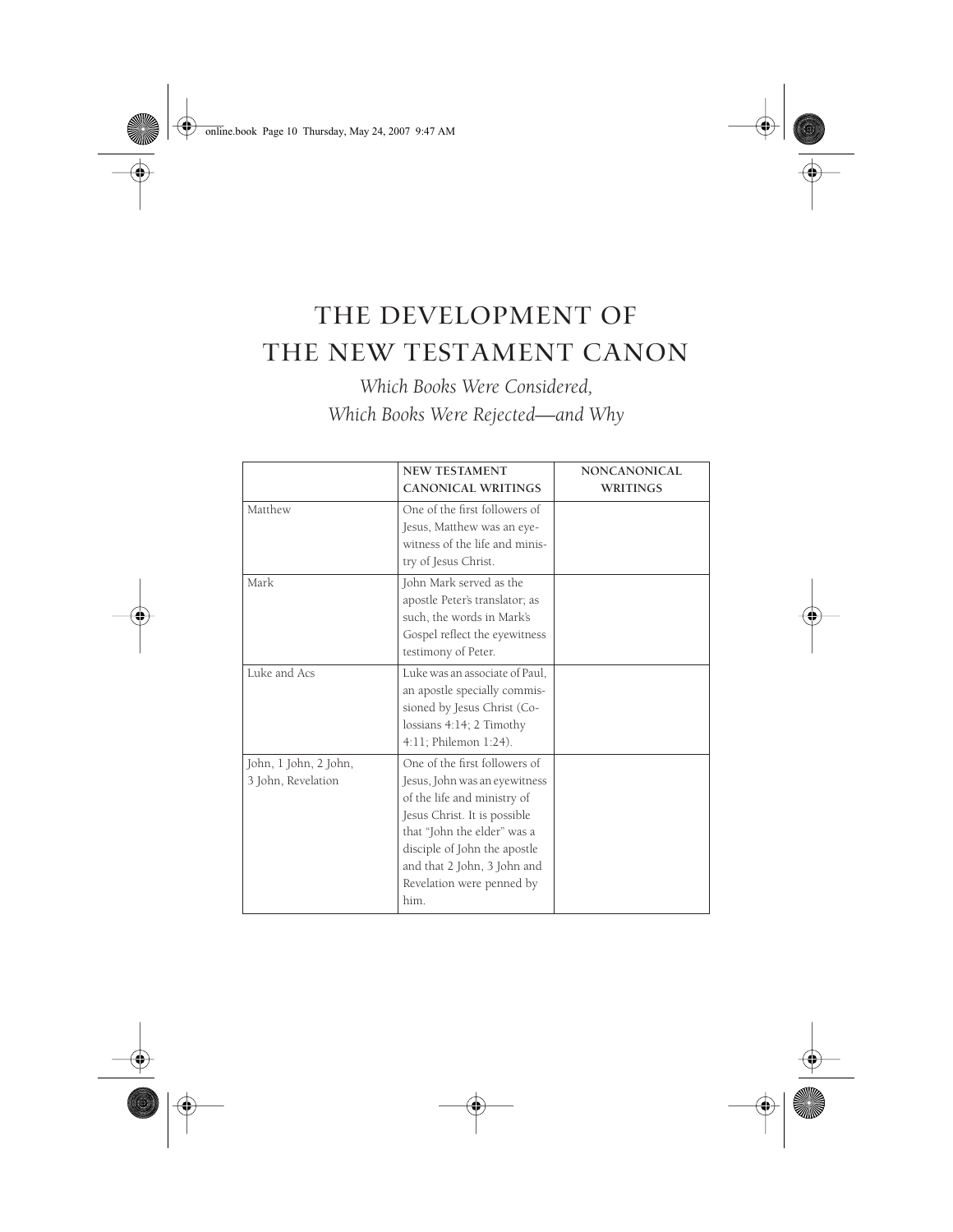$\bigcirc$  online.book Page 11 Thursday, May 24, 2007 9:47 AM

**STAR** 

 $\overline{\rightarrow}$ 



# *A Guide for Leaders and Learners* 11

| Romans, 1 and 2 Corinthians,<br>Galatians, Ephesians, Philip-<br>pians, Colossians, 1 and 2<br>Thessalonians, 1 and 2 Tim-<br>othy, Titus, Philemon | Paul was an eyewitness of the<br>resurrected Jesus, commis-<br>sioned by Jesus himself as an<br>apostle (Acts 9:1-9; 1 Corin-<br>thians 15:8; Galatians 1:13-<br>16).                                                                                                          |  |
|-----------------------------------------------------------------------------------------------------------------------------------------------------|--------------------------------------------------------------------------------------------------------------------------------------------------------------------------------------------------------------------------------------------------------------------------------|--|
| Hebrews                                                                                                                                             | Although disputed for de-<br>cades, Hebrews was eventu-<br>ally accepted into the canon<br>because of its connection.<br>through Timothy, to the apos-<br>tle Paul (see Hebrews 13:23).                                                                                        |  |
| James                                                                                                                                               | Because James was the physi-<br>cal half-brother of Jesus, his<br>testimony about Jesus was<br>viewed as apostolic and au-<br>thoritative (see Galatians<br>$1:19$ ).                                                                                                          |  |
| 1 and 2 Peter                                                                                                                                       | One of the first followers of<br>Jesus, Simon Peter was an<br>eyewitness of the life and<br>ministry of Jesus Christ. The<br>style of 2 Peter differs so rad-<br>ically from 1 Peter that many<br>scholars believe 2 Peter was<br>penned on Peter's behalf by<br>someone else. |  |
| Jude                                                                                                                                                | Jude seems to have been a<br>physical half-brother of Jesus.<br>As such, his testimony-like<br>the testimony of James-was<br>viewed as apostolic and au-<br>thoritative (see Galatians<br>$1:19$ ).                                                                            |  |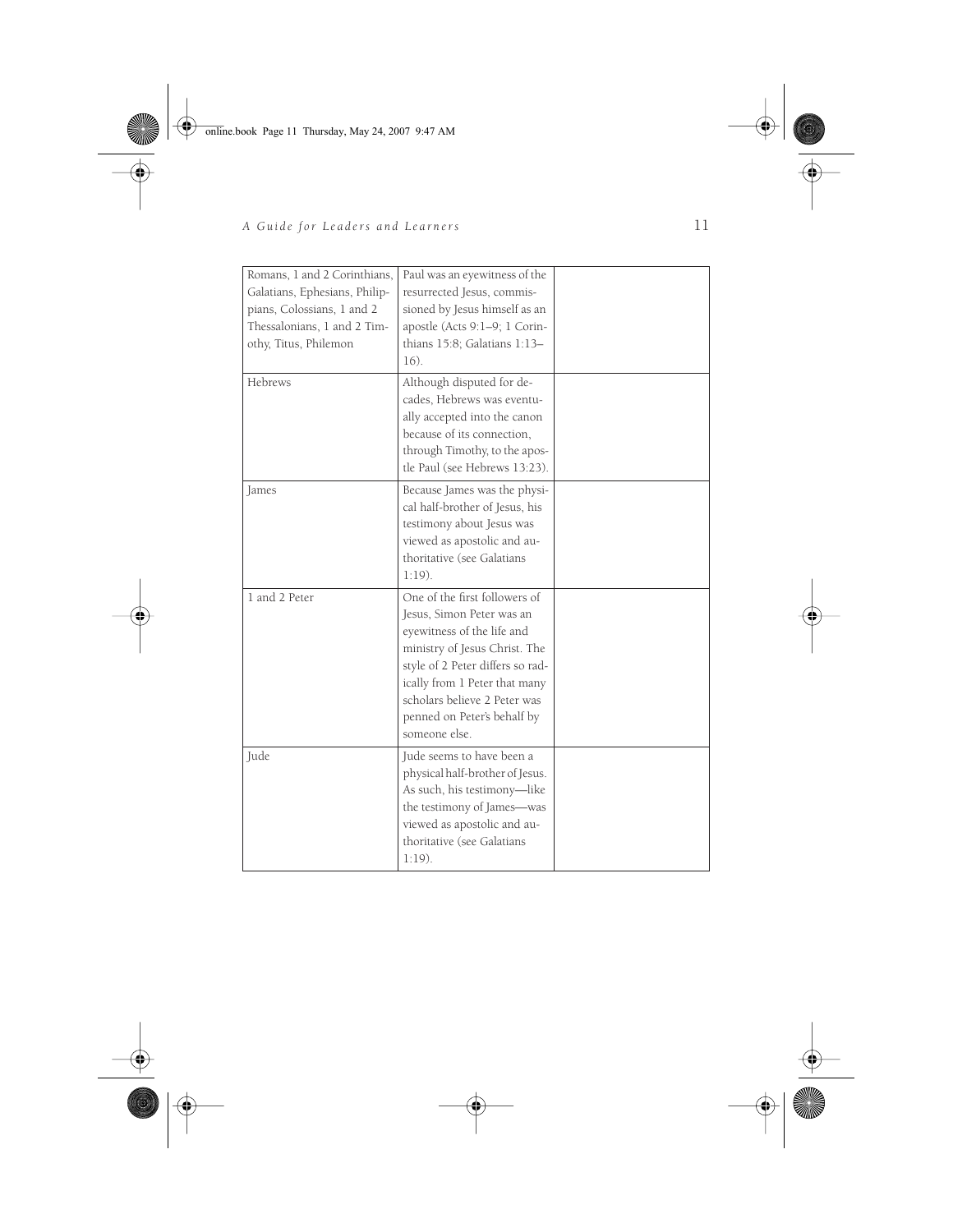Online.book Page 12 Thursday, May 24, 2007 9:47 AM



 $\overline{\mathbf{C}}$ 

12 *Misquoting Truth*

 $\frac{1}{2}$ 

| 1 Clement                                        | Although the book is ortho-<br>dox and agrees with the ca-<br>nonical New Testament, 1<br>Clement came from a promi-<br>nent pastor of the Roman<br>church; no evidence existed<br>to connect the book with an<br>apostle.                                  |
|--------------------------------------------------|-------------------------------------------------------------------------------------------------------------------------------------------------------------------------------------------------------------------------------------------------------------|
| Didache (The Teaching of the<br>Twelve Apostles) | Although the book is ortho-<br>dox and agrees with the ca-<br>nonical New Testament, the<br>Didache was eventually ex-<br>cluded from the canon, possi-<br>bly because the book could<br>not be clearly connected to an<br>apostle.                         |
| Epistle of Barnabas                              | The Epistle of Barnabas ap-<br>pears in Codex Sinaiticus in<br>an appendix to the New Tes-<br>tament. The book was, how-<br>ever, ultimately excluded<br>from the New Testament.<br>probably because it contains<br>a questionable prophecy.                |
| Shepherd of Hermas                               | The Shepherd of Hermas was<br>excluded primarily because it<br>could not be connected to an<br>eyewitness of Jesus. The book<br>was probably written around<br>A.D. 150 by the brother of<br>Pius, bishop of Rome.                                          |
| Diatessaron                                      | A harmonized version of the<br>four canonical Gospels—<br>Matthew, Mark, Luke and<br>John-the Diatessaron was<br>probably excluded because it<br>did not provide any new ma-<br>terial. It was simply an edited<br>version of the New Testament<br>Gospels. |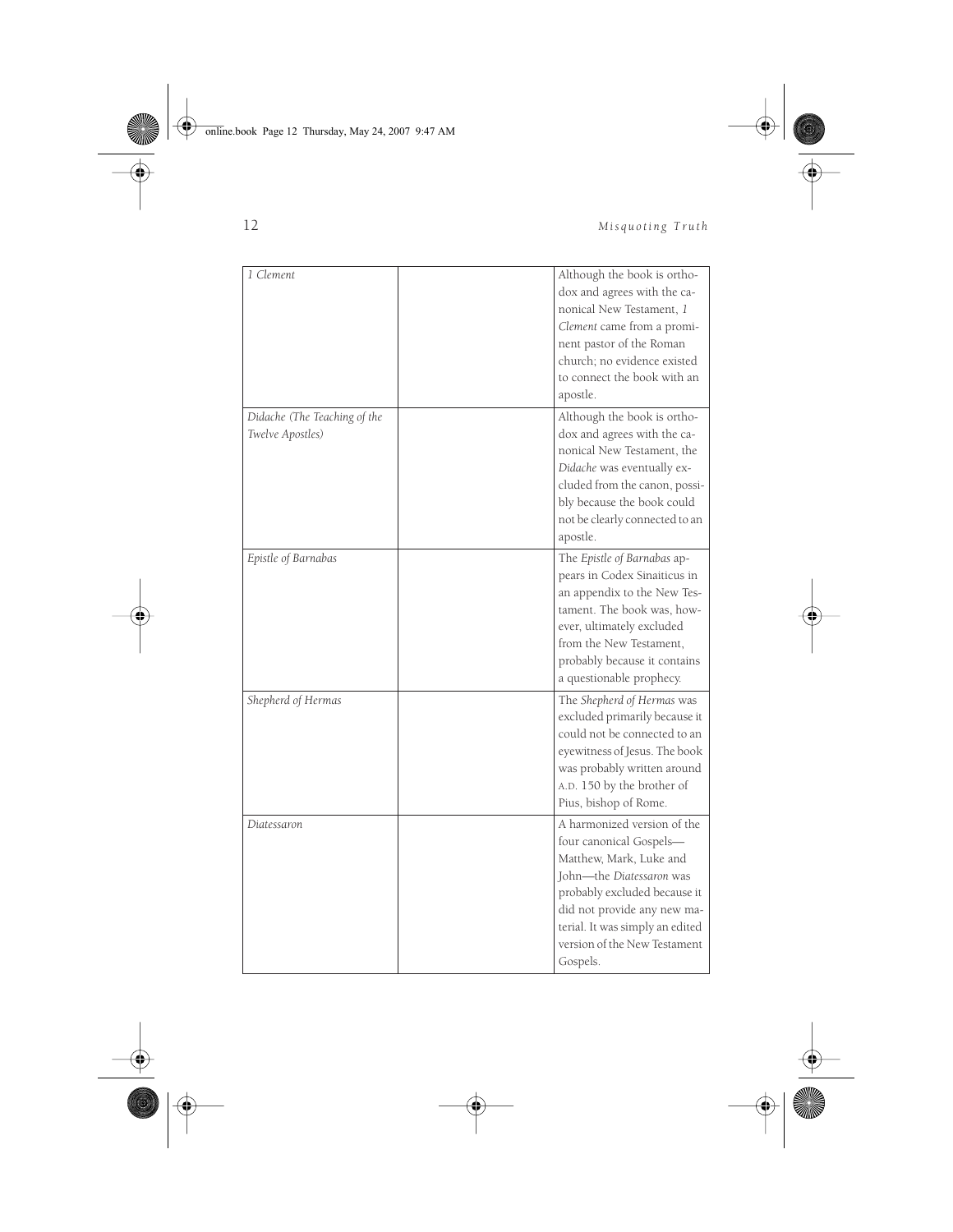online.book Page 13 Thursday, May 24, 2007 9:47 AM

**STAR** 

 $\overline{\bigoplus}$ 

# *A Guide for Leaders and Learners* 13

| Gospel of the Hebrews                      | This document has been lost,<br>but it may have been an early<br>version of the canonical Gos-<br>pel of Matthew.                                                                                                                                                                                                      |
|--------------------------------------------|------------------------------------------------------------------------------------------------------------------------------------------------------------------------------------------------------------------------------------------------------------------------------------------------------------------------|
| Acts of Paul                               | The Acts of Paul was excluded<br>because it did not represent<br>historical testimony. A<br>church leader admitted<br>around A.D. 160 that he had<br>written this novel "out of re-<br>spect for Paul."                                                                                                                |
| Apocalypse of Peter and Gospel<br>of Peter | Even though the Apocalypse<br>of Peter and Gospel of Peter did<br>not directly contradict the ap-<br>ostolic writings, they were re-<br>jected because Peter did not<br>actually write them. Plus,<br>some phrases in the books<br>might be misused to support<br>Docetism-the belief that<br>Jesus only seemed human. |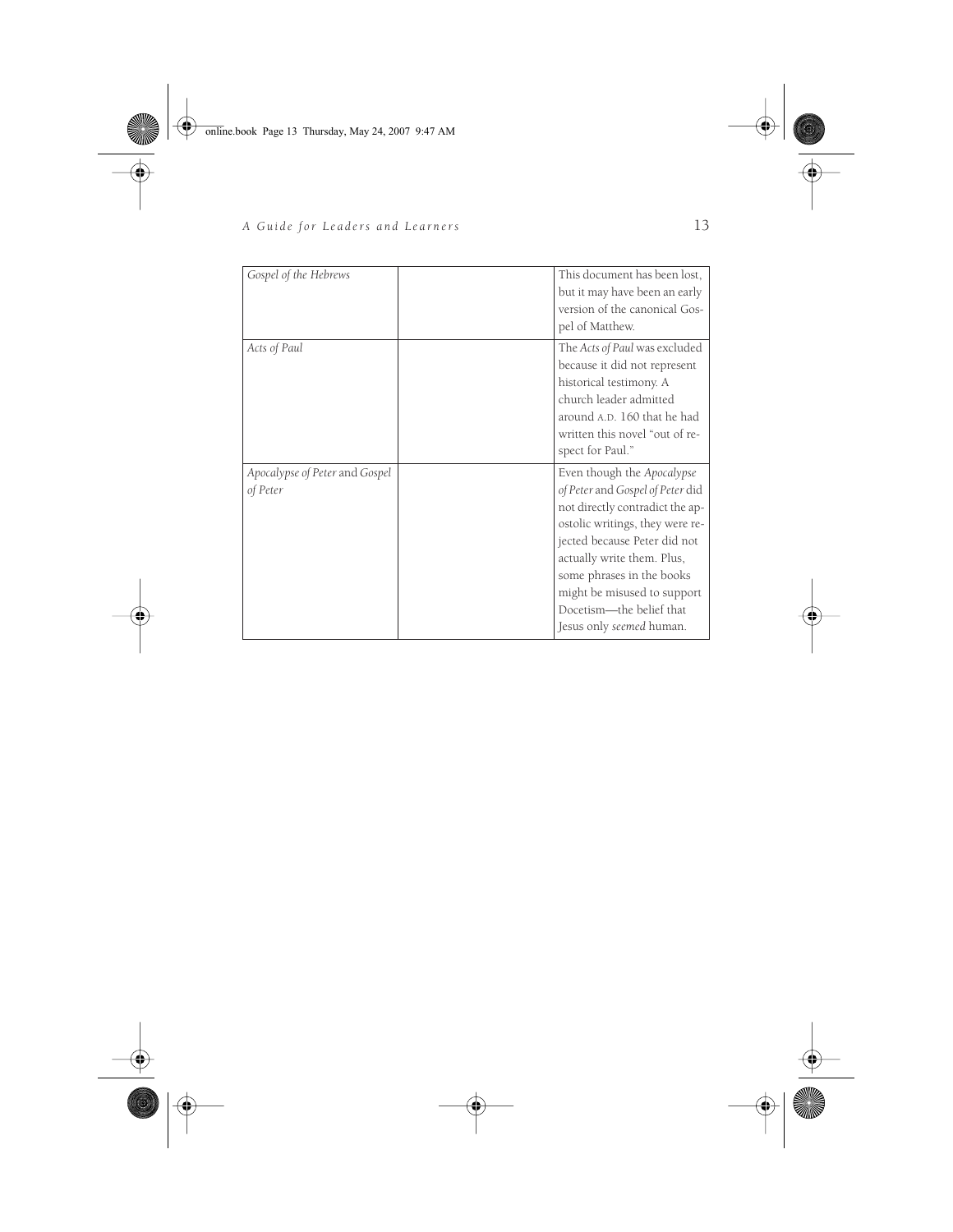

# *Documents from "the Lost Christianities"*

|                      | Gnostic and anti-ortho- | Christian writings | Christian writings     |
|----------------------|-------------------------|--------------------|------------------------|
|                      | dox writings            | (Noncanonical)     | (Canonical)            |
|                      | (Noncanonical)          |                    |                        |
| <b>First Century</b> |                         |                    | Galatians (49)         |
|                      |                         |                    | James (50-70)          |
|                      |                         |                    | 1 Thessalonians (51)   |
|                      |                         |                    | 2 Thessalonians (52)   |
|                      |                         |                    | 1 Corinthians (55)     |
|                      |                         |                    | 2 Corinthians (57)     |
|                      |                         |                    | Romans (58)            |
|                      |                         |                    | Matthew (60-85)        |
|                      |                         |                    | 1 Peter $(60s?)$       |
|                      |                         |                    | Hebrews (60s?)         |
|                      |                         |                    | Jude (60-70?)          |
|                      |                         |                    | Philippians (61)       |
|                      |                         |                    | Ephesians, Colos-      |
|                      |                         |                    | sians, Philemon (62)   |
|                      |                         |                    | 2 Peter (65?)          |
|                      |                         |                    | Mark (65-70)           |
|                      |                         |                    | Luke-Acts (65-85)      |
|                      |                         |                    | 1 Timothy $(66?)$      |
|                      |                         |                    | 2 Timothy, Titus (67?) |
|                      |                         |                    | Revelation (late 60s   |
|                      |                         |                    | or mid-90s)            |
|                      |                         |                    | John and 1, 2, 3 John  |
|                      |                         |                    | $(75 - 95)$            |
|                      |                         | 1 Clement #        |                        |
|                      |                         | Didache #          |                        |